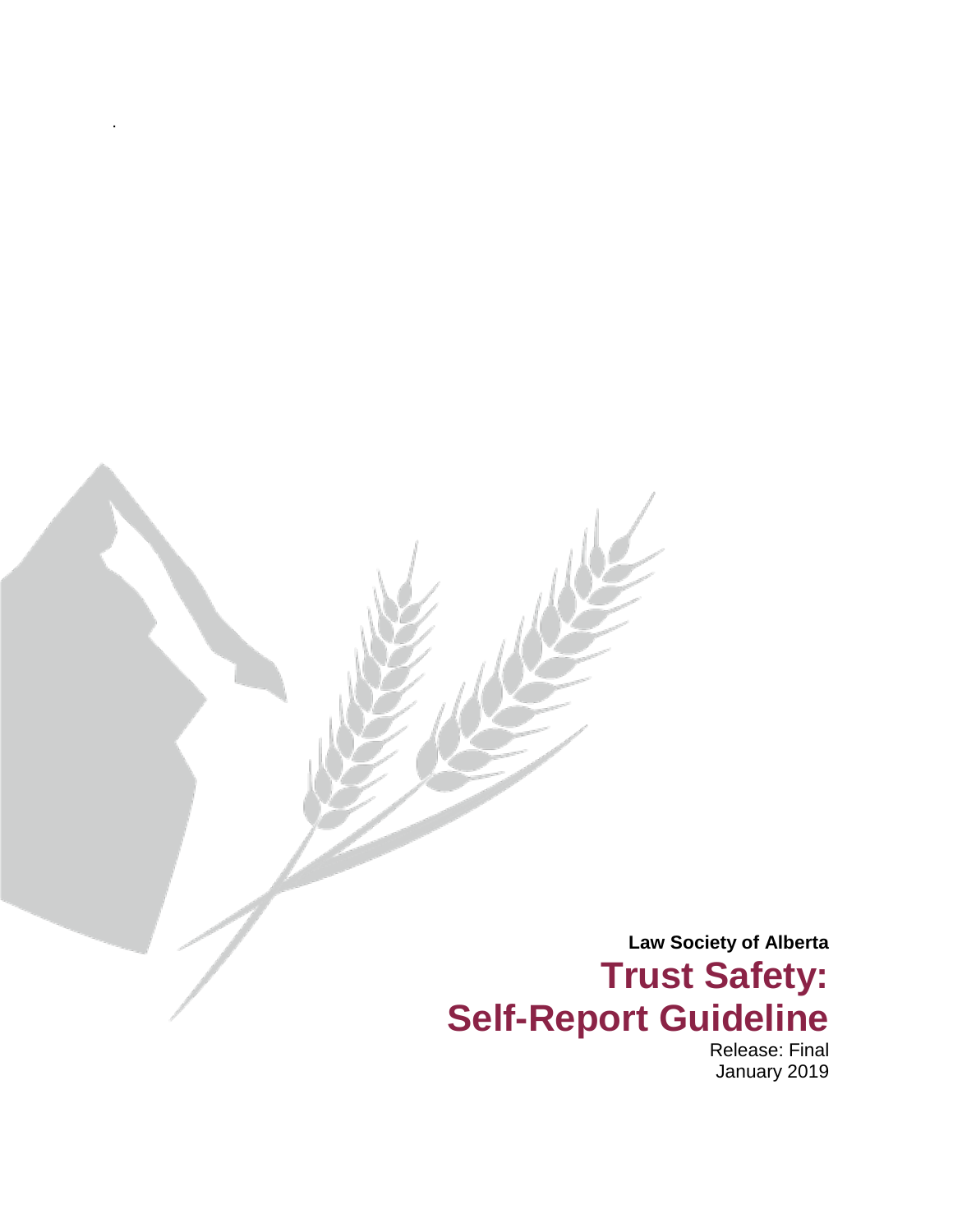# **Table of Contents**

| 1. |                 |  |  |  |  |  |  |  |  |
|----|-----------------|--|--|--|--|--|--|--|--|
| 2. |                 |  |  |  |  |  |  |  |  |
|    | A.              |  |  |  |  |  |  |  |  |
|    |                 |  |  |  |  |  |  |  |  |
|    | 3.              |  |  |  |  |  |  |  |  |
|    | А.              |  |  |  |  |  |  |  |  |
| В. |                 |  |  |  |  |  |  |  |  |
| C. |                 |  |  |  |  |  |  |  |  |
|    | D.              |  |  |  |  |  |  |  |  |
|    | $\mathsf{L}$    |  |  |  |  |  |  |  |  |
|    | $\mathbf{II}$ . |  |  |  |  |  |  |  |  |
|    | III.            |  |  |  |  |  |  |  |  |
|    | IV.             |  |  |  |  |  |  |  |  |
|    | 1.              |  |  |  |  |  |  |  |  |
|    | 2.              |  |  |  |  |  |  |  |  |
|    | 3.              |  |  |  |  |  |  |  |  |
|    | 4.              |  |  |  |  |  |  |  |  |
|    | 5.              |  |  |  |  |  |  |  |  |
|    | 6.              |  |  |  |  |  |  |  |  |
|    | 7.              |  |  |  |  |  |  |  |  |
|    | 8.              |  |  |  |  |  |  |  |  |
|    | V.              |  |  |  |  |  |  |  |  |
|    | 1.              |  |  |  |  |  |  |  |  |
|    | 2.              |  |  |  |  |  |  |  |  |
|    | 3.              |  |  |  |  |  |  |  |  |
|    | 4.              |  |  |  |  |  |  |  |  |
|    | 5.              |  |  |  |  |  |  |  |  |
|    | 6.              |  |  |  |  |  |  |  |  |
|    | 7.              |  |  |  |  |  |  |  |  |
|    | 8.              |  |  |  |  |  |  |  |  |
|    | 9.              |  |  |  |  |  |  |  |  |
|    | 10.             |  |  |  |  |  |  |  |  |
|    | 11.             |  |  |  |  |  |  |  |  |
|    | 12.             |  |  |  |  |  |  |  |  |
|    | 13.             |  |  |  |  |  |  |  |  |
|    | 14.             |  |  |  |  |  |  |  |  |
|    | VI.             |  |  |  |  |  |  |  |  |
|    | 1.              |  |  |  |  |  |  |  |  |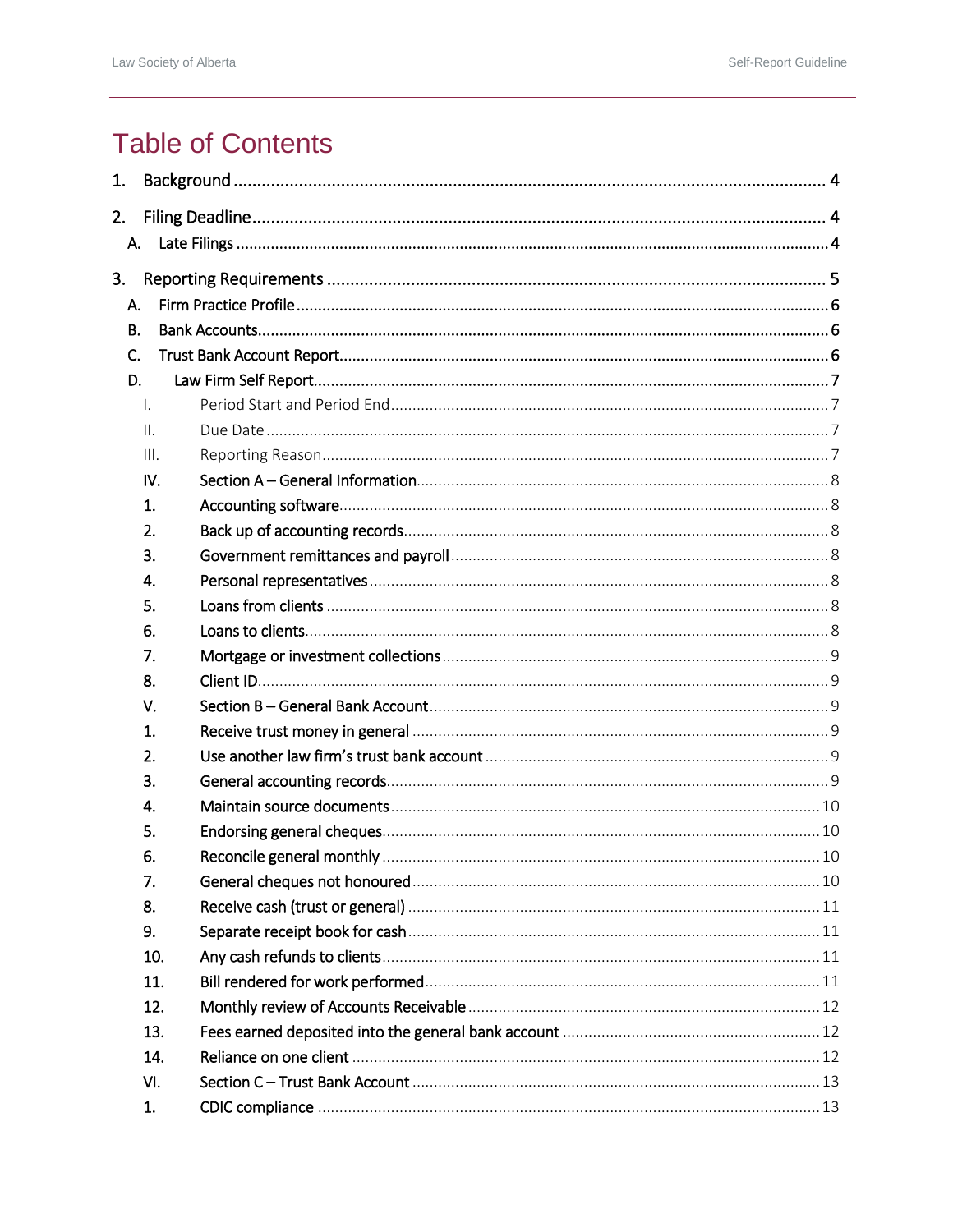4.

5.

| 2.  |  |
|-----|--|
| 3.  |  |
| 4.  |  |
| 5.  |  |
| 6.  |  |
| 7.  |  |
| 8.  |  |
| 9.  |  |
| 10. |  |
| 11. |  |
| 12. |  |
| 13. |  |
| 14. |  |
| 15. |  |
| 16. |  |
| 17. |  |
| 18. |  |
| 19. |  |
| 20. |  |
| 21. |  |
| 22. |  |
| 23. |  |
| 24. |  |
| 25. |  |
| 26. |  |
| 27. |  |
| 28. |  |
| 29. |  |
| 30. |  |
| 31. |  |
| 32. |  |
| 33. |  |
|     |  |
|     |  |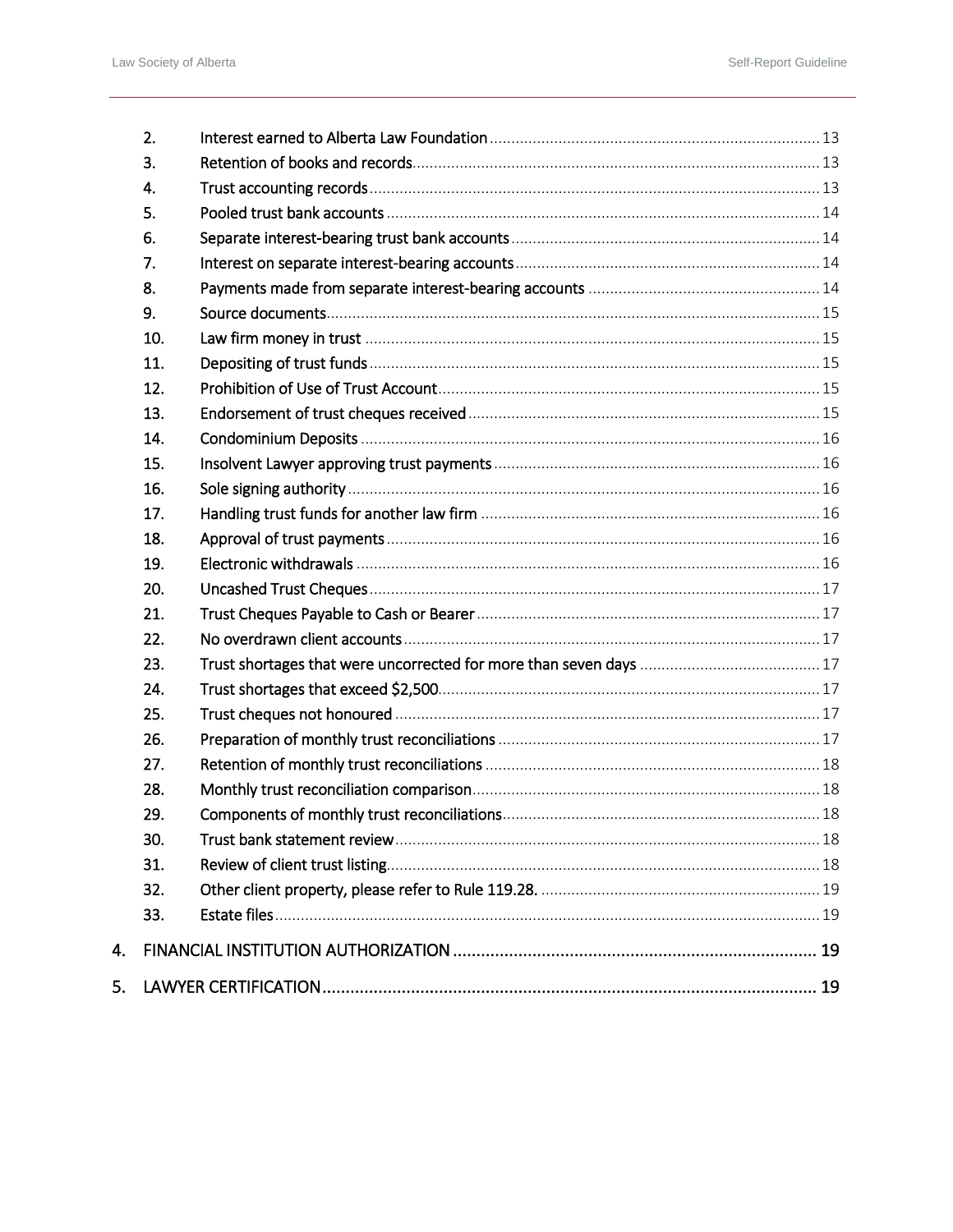# <span id="page-3-0"></span>**1. Background**

Rule 119.30(3) requires law firms to provide a completed Law Firm Self-Report to the Law Society of Alberta on an annual basis. The report is a confirmation of compliance with Part 5 of the Rules. Law firms provide details regarding their practice, trust accounting and other related activities during the preceding year in this report. Usually, one Self-Report will be completed for the practice and this will satisfy the filing requirements of all the lawyers (associates and partners) of the practice. The Responsible Lawyer is accountable for all law firm filing requirements, as per Rule 119.3(1).

The Law Firm Self-Report provides an opportunity to ask meaningful questions to the law firm about their practice as well as their practices for bookkeeping (general and trust accounts) to assess the safety and security of trust funds. Questions asked on the Self-Report are also useful to other arms of the Law Society for regulatory purposes.

This guideline is designed to assist in the completion the Self-Report. For instructions on how to navigate and e-file a Self-Report online via the Lawyer portal please refer to the [Trust Safety Self-](https://dvbat5idxh7ib.cloudfront.net/wp-content/uploads/2017/01/29220051/law_firm_self_report_instructions_submission.pdf)[Report User Guide.](https://dvbat5idxh7ib.cloudfront.net/wp-content/uploads/2017/01/29220051/law_firm_self_report_instructions_submission.pdf)

## <span id="page-3-1"></span>**2. Filing Deadline**

Rule 119.30(3). A law firm shall annually, by the due date, provide to the Executive Director a completed Law Firm Self-Report; using the prescribed filing method.

The mandatory designated filing date (year-end) for all law firms is December 31 and is due three months after the designated filing date. The completed report must be submitted by March 31 (due date). If a lawyer is uncertain as to whether all lawyers will be covered with one filing, contact the Law Society's Trust Safety Department for clarification.

#### <span id="page-3-2"></span>A. Late Filings

Law firms that do not comply and file by the due date (March 31) will be subject to the following late fees and administrative suspension.

| <b>Month</b>                         | <b>Date</b> | Late Fee <sup>(1)</sup> | <b>Cumulative Fee</b>            |  |
|--------------------------------------|-------------|-------------------------|----------------------------------|--|
| Due Date                             | 31-Mar      | \$0                     | \$0                              |  |
|                                      | 1-Apr       | \$250                   | \$250                            |  |
| っ                                    | 1-May       | \$500                   | \$750                            |  |
| 3                                    | 1-Jun       | \$750                   | \$1,500                          |  |
|                                      | $1-Jul$     |                         | Administrative Suspension of the |  |
|                                      |             | Responsible Lawyer      |                                  |  |
| Reinstatement suspension transaction | \$225       | \$1,725                 |                                  |  |
| fee                                  |             |                         |                                  |  |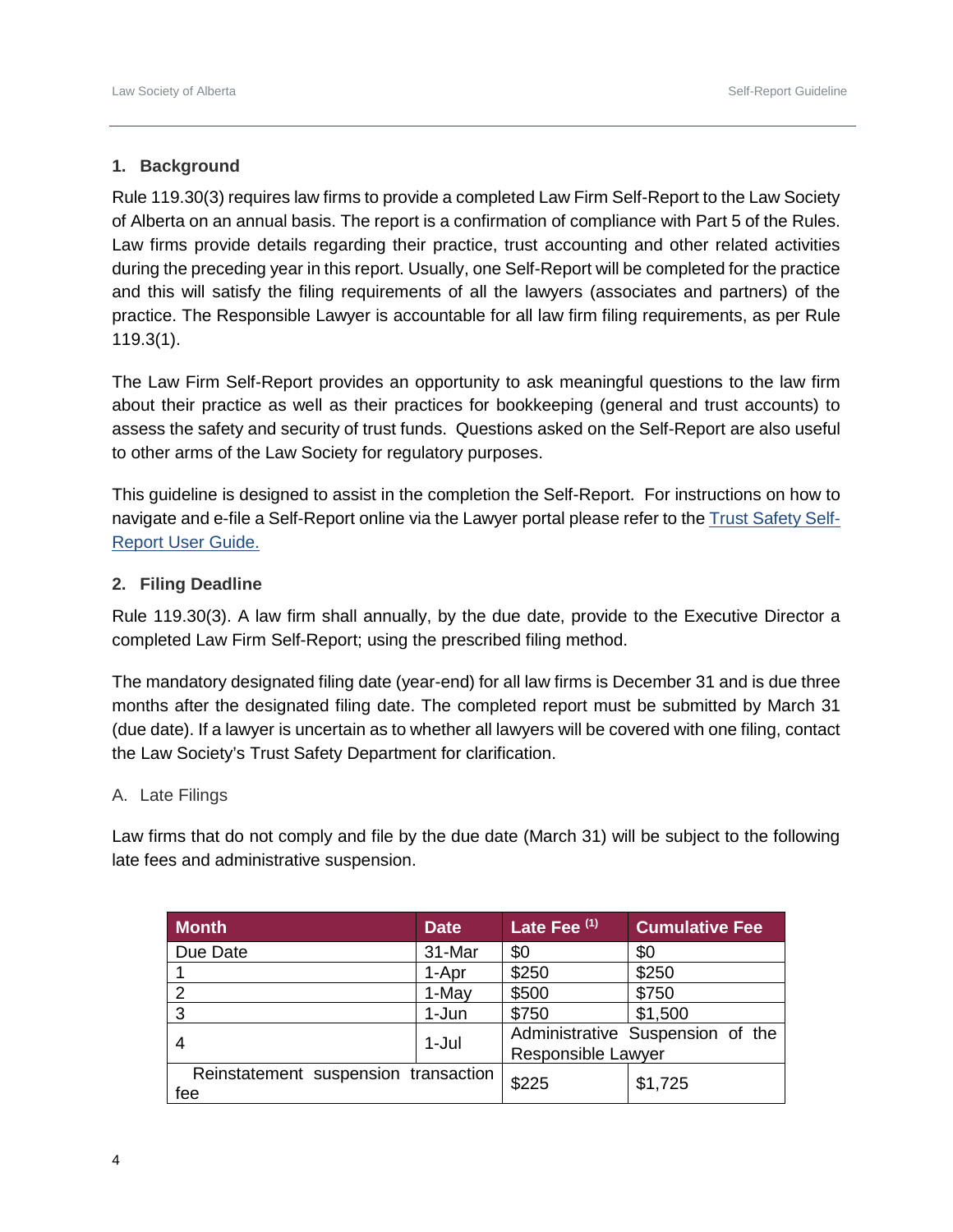# **Total Penalty - \$250 (Minimum) - \$1,725 (Maximum)**

#### **Note**:

The late fee will be in addition to a reinstatement suspension transaction fee of \$225 required when the lawyer returns from suspension. If the Responsible Lawyer is suspended, the suspension will remain in place until the Self-Report and Trust Accounting Upload or Accountant's Report are filed and all related fees (late fee and reinstatement fee) are paid or other arrangements have been approved.

#### <span id="page-4-0"></span>**3. Reporting Requirements**

The online Law Firm Self-Report is comprehensive and divided into four sections, outlined below. The sections that need to be completed will depend on whether the law firm operates a trust bank account.

- A. Firm Practice Profile
- B. Bank Account Information
- C. Trust Bank Account Reporting
- D. Law Firm Self-Report:
	- Section A General Information
	- Section B General Bank Account
	- Section C Trust Bank Account

| firm<br>Law<br><b>Situation</b>                                                                                                            | <b>Firm</b><br><b>Practice</b> | <b>Bank</b><br><b>Account</b> | <b>Trust</b><br><b>Bank</b><br><b>Account</b> | <b>Law Firm Self-Report</b> |                     |                      |  |
|--------------------------------------------------------------------------------------------------------------------------------------------|--------------------------------|-------------------------------|-----------------------------------------------|-----------------------------|---------------------|----------------------|--|
|                                                                                                                                            | <b>Profile</b>                 | <b>Information</b>            | <b>Reporting</b>                              | <b>Section</b><br>A         | <b>Section</b><br>B | <b>Section</b><br>C. |  |
| firm<br>Law<br>operates<br>only a<br>bank<br>general<br>(does<br>account<br>receive,<br>not<br>disburse<br>or<br>handle<br>trust<br>money) | $\checkmark$                   |                               | N/A                                           | $\checkmark$                | $\checkmark$        | N/A                  |  |
| firm<br>Law<br>operates a trust<br>bank account                                                                                            | $\checkmark$                   |                               |                                               |                             | $\checkmark$        |                      |  |
| Indicates section of the Law Firm Self-Report that must be completed                                                                       |                                |                               |                                               |                             |                     |                      |  |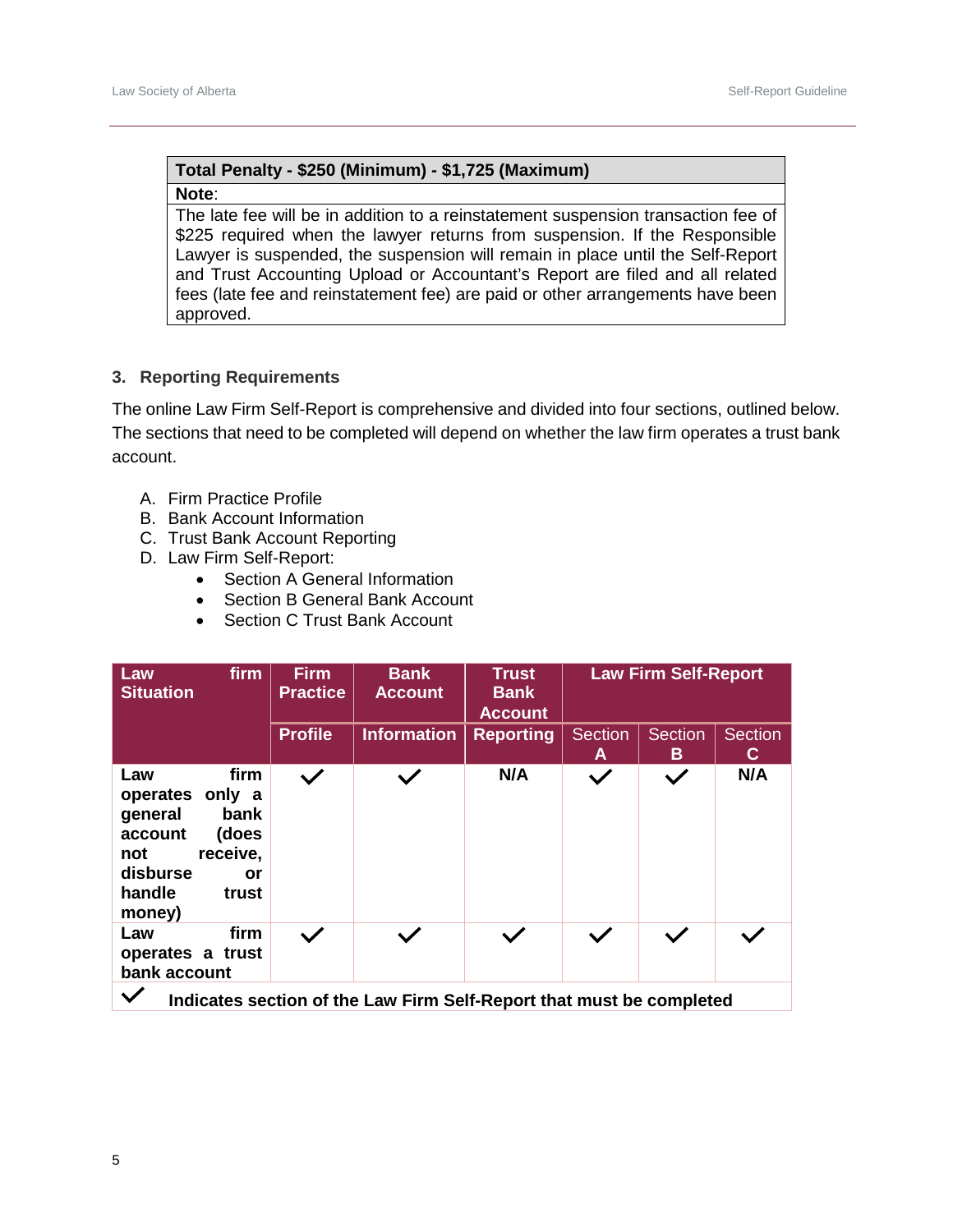## <span id="page-5-0"></span>A. Firm Practice Profile

Please indicate your firm's area(s) of practice with percentages based on the approximate amount of time spent working in each area. Please ensure the sum is equal to 100 per cent.

## <span id="page-5-1"></span>B. Bank Accounts

**All Law firms** are required to provide their Trust and General bank account(s) information when submitting their Self-Report. Once this information is entered into the system, you will be responsible for ensuring the bank account(s) information for your firm is updated regularly. You also have the option to edit previously entered incorrect trust bank information.

- List all general bank accounts in Alberta that were used by the law firm during the reporting period, including details such as financial institution, account number, transit number, name on account and date account was opened. This would also include any separate payroll, GST or other accounts that may not be specifically in the name of the law firm. For example, a law firm may establish a management company that holds the lease and pays staffing costs. Please list these as this account and the related expenses pertain to the law firm.
- List all pooled trust bank accounts in Alberta that were used by the law firm during the reporting period, including details such as financial institution, account number, transit number, name on account and date account was opened. Pooled trust accounts are those which co-mingle client funds and are also been referred to as "mixed" or "operating" trust accounts.
- List all Separate Interest-Bearing Trust Accounts (SIBA) in Alberta that were used by the law firm during the reporting period, including details such as financial institution, account number, transit number, name on account and date account was opened. This type of trust account holds trust funds for only one client. Typical SIBA accounts are low risk investments vehicles such as GICs and Term Deposits. For the purposes of reporting to the Law Society, the SIBA account can be set up as an individual SIBA account or as a Pooled SIBA account by financial institution to record all the individual investment accounts that may have been set up (and closed) for clients within your legal accounting system in the reporting period.

# **Please note:**

• The Trust and General bank account(s) reported in your Self-Report should be the same accounts listed in your legal accounting system.

#### <span id="page-5-2"></span>C. Trust Bank Account Report

The Trust Bank Account Report is where you will provide further details on your firm's Trust bank accounts.

Please complete a Bank Account Report for your Trust Account Only. **You do not need to complete a Bank Account Report for your General Account.**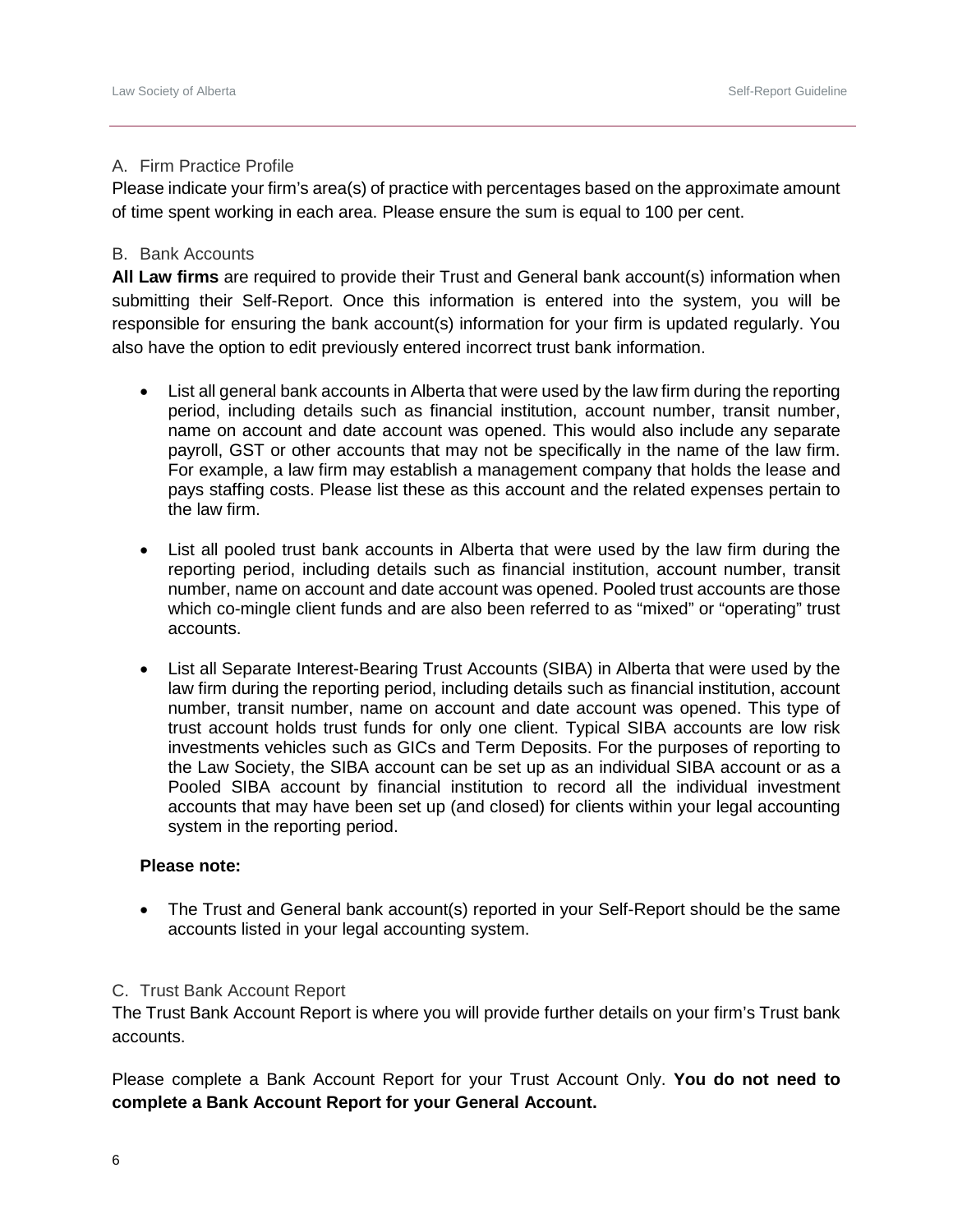You must fill in the data from the last month of the designated filing date for all trust bank accounts of the law firm. As the designated filing date is December 31, you must use the data from the December 31 trust reconciliations. The data that is required for each trust bank account is:

- Total bank deposits for the year.
- Total bank withdrawals for the year.
- December 31 bank statement balance.
- Total of the outstanding (uncashed) trust cheques as at December 31.
- Total of the outstanding deposits as at December 31.
- Net other adjustments such as bank errors, posting errors, etc. as at December 31.
- Reconciled bank balance as at December 31 (this should also be the sum of the bank balance, less uncashed trust cheques, plus outstanding deposits, plus or minus net other adjustments).
- Total of the client trust listing as at December 31 for each specific trust bank account.

Please note:

- 1. The total of the last two rows for each trust bank account should agree.
- 2. The accountant retained for completing the Accountant's Report will be verifying the accuracy of this data.
- <span id="page-6-0"></span>D. Law Firm Self Report
- <span id="page-6-1"></span>I. Period Start and Period End

The reporting period for all annual filings will be January 1 to December 31. For other types of reports the reporting period may change based on the reason for self-report (i.e. closing a law firm).

Only annual filings are created in the content management system (CMS) automatically. Please contact Trust Safety for all other reasons.

#### <span id="page-6-2"></span>II. Due Date

The due date to submit a Self-Report is March 31s<sup>t</sup> annually.

#### <span id="page-6-3"></span>III. Reporting Reason

The reasons required to submit a Self-Report include the following:

- Annual Filing (standard).
- No longer operating any trust accounts.
- Closing the law firm.
- Change of Responsible Lawyer.

Only annual filings are created in the content management system (CMS) automatically. Please contact Trust Safety for all other reasons.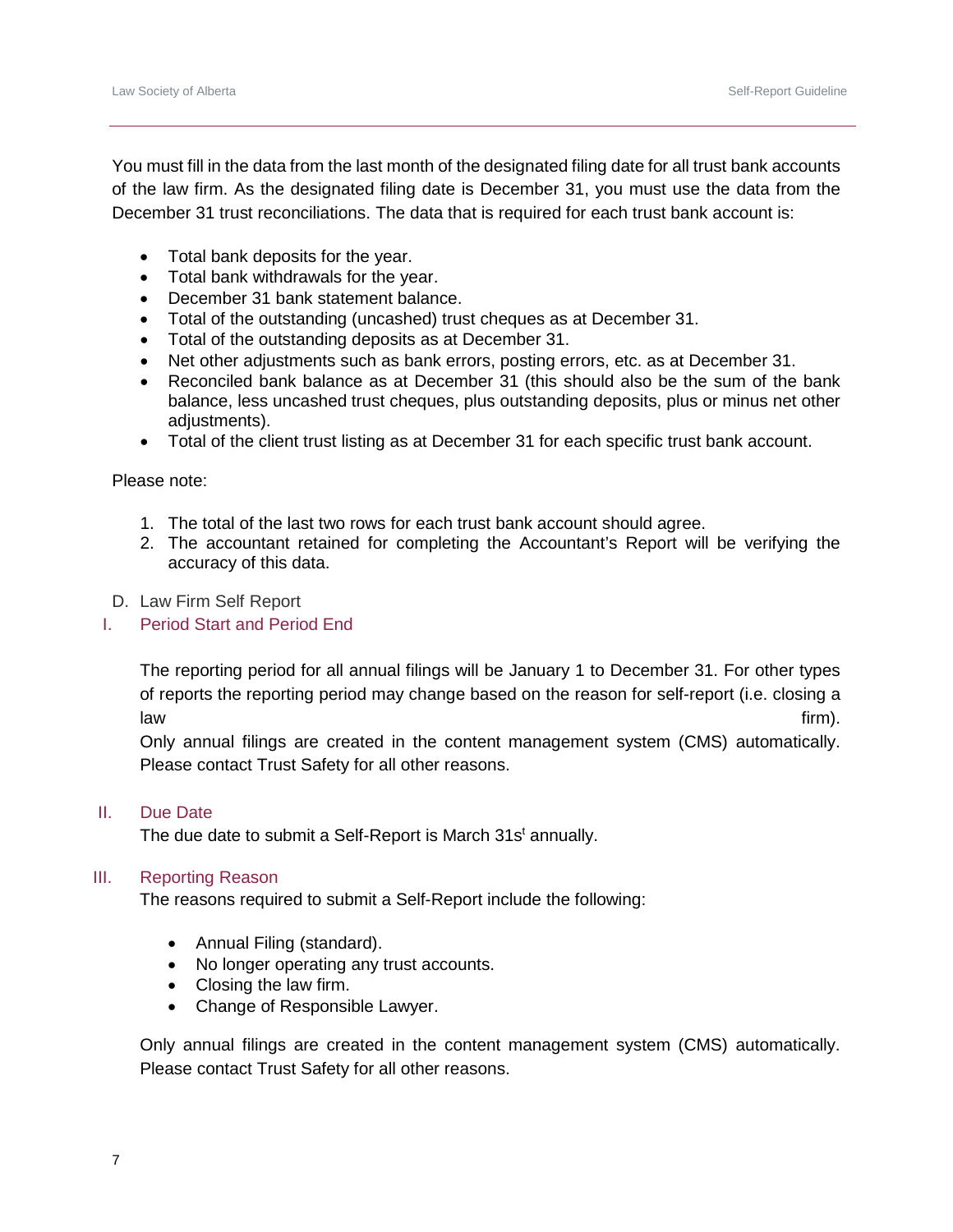# <span id="page-7-0"></span>**IV. Section A – General Information**

## <span id="page-7-1"></span>**1. Accounting software**

If your law firm uses accounting software for recording trust and general transactions identify the software and related version. The version can be determined from the drop down "Help" menu under "About".

#### <span id="page-7-2"></span>**2. Back up of accounting records**

If you maintain manual accounting records it is unlikely that you will have a back-up of the books and records. For computerized records, there is a requirement under Rule 119.36(5) to print the trust and general records monthly, as well as maintaining an electronic back up of those records. This back up should be stored offsite.

#### <span id="page-7-3"></span>**3. Government remittances and payroll**

Government remittances for GST and payroll source deductions are required to be paid when due. It is recommended that your firm establish a system to ensure that these requirements are met. As you receive these funds in a fiduciary role, the Law Society wants to ensure compliance with the conditions under which these funds were received.

#### <span id="page-7-4"></span>**4. Personal representatives**

Rule 119.26(1) defines the situations where a lawyer is acting in a representative capacity. This also includes family trusts where the funds are held outside of the law firm trust bank accounts. There is a de minimis rule in those situations where the total amount received and disbursed in one year or the total trust amount does not exceed \$20,000 that means there is no need to report to the Law Society.

#### <span id="page-7-5"></span>**5. Loans from clients**

The Code of Professional Conduct permits lawyers to enter into business transactions with clients, which includes lending or borrowing money. This includes loans made to companies controlled by lawyers in the firm. Control can be defined as voting control or de facto control over the decisions made by the company

#### <span id="page-7-6"></span>**6. Loans to clients**

The Code of Professional Conduct permits lawyers to enter into business transactions with clients, which includes lending or borrowing money. This includes loans made by companies controlled by lawyers in the firm. Control can be defined as voting control or de facto control over the decisions made by the company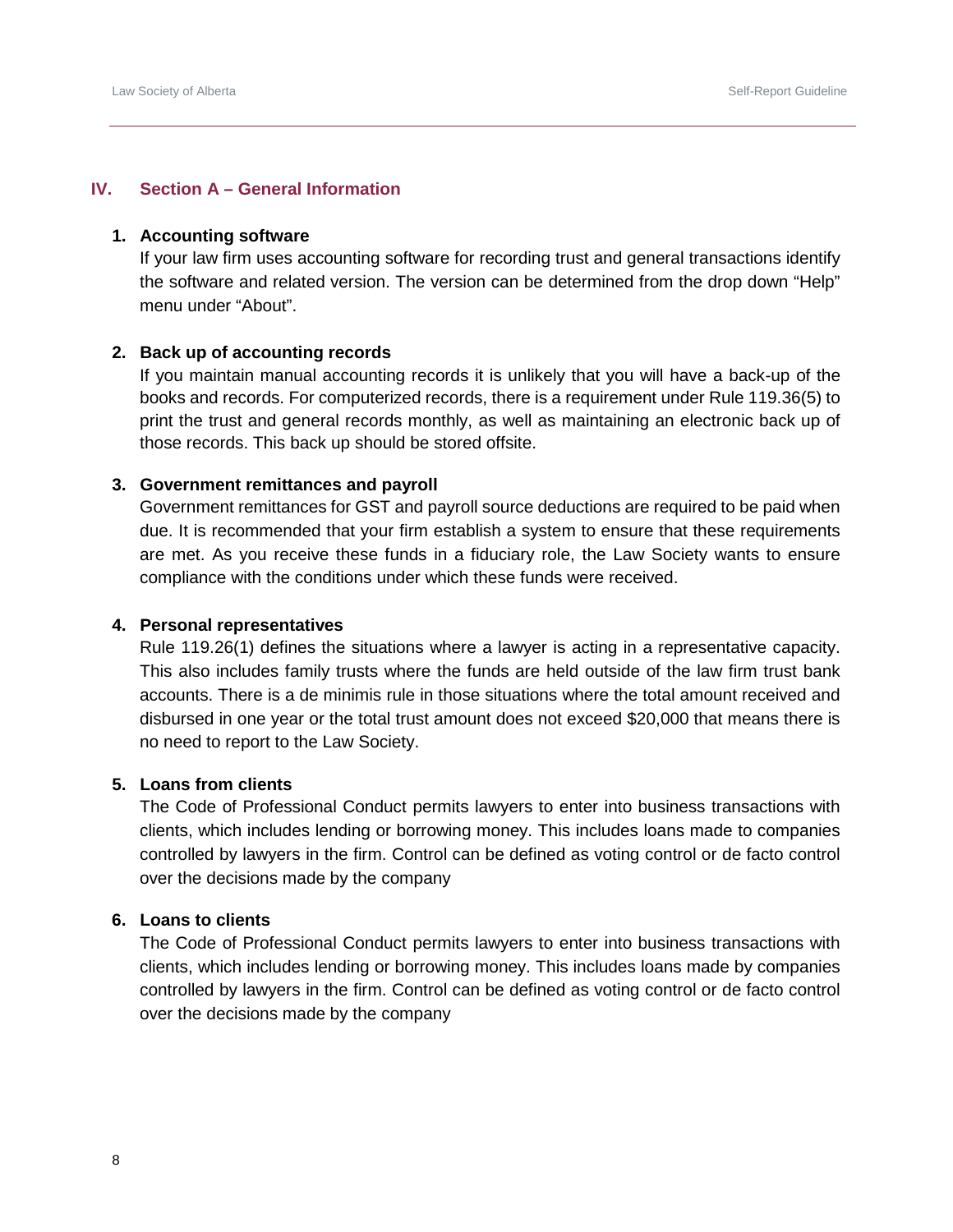#### <span id="page-8-0"></span>**7. Mortgage or investment collections**

Please answer "yes" if the law firm collects recurring or regular amounts on behalf of a client, such as monthly rental, interest or mortgage receipts. Do not include collections on mortgage arrears as they are not typically recurring collections over an extended period.

# <span id="page-8-1"></span>**8. Client ID**

Law Society Rules 118.1 to 118.10 cover the Client Identification and Verification Rules. It is required that a system be implemented, and the relevant information be kept in the client file itself. If you are unsure of the rule requirements or of the adequacy of your collection/verification system, please contact a Law Society Practice Advisor

## <span id="page-8-2"></span>**V. Section B – General Bank Account**

#### <span id="page-8-3"></span>**1. Receive trust money in general**

Please answer "yes" if the law firm general bank account received and disbursed any trust money during the reporting period. Examples are if the law firm had not yet established a trust bank account and the first few trust transactions of the law firm were processed through the general bank account or if trust funds received via credit/debit card are firstly deposited into the general account. This is not permitted under the Rules so please identify if this occurred. Please include any bank errors even where the trust funds were immediately returned to the trust bank account.

# <span id="page-8-4"></span>**2. Use another law firm's trust bank account**

In some situations, a law firm practicing without a trust bank account may receive trust funds. These funds must only be deposited into a trust bank account. It is acceptable to use the trust bank account of another law firm provided the transactions are fully recorded by the law firm that is handling the trust money and the client is aware of the arrangement. If you want to use another law firm's trust account, you must first enter into an arrangement with the Responsible Lawyer of the law firm whose trust account you want to use. Such arrangements must be approved by the Law Society.

#### <span id="page-8-5"></span>**3. General accounting records**

This question is comprised of four subsections and refers to the specific requirements within the Part 5 Rules. Some of the more detailed requirements include:

• General Journal Rule 119.36(4)(e)

This journal requires the recording of every transaction that is processed through the general bank account(s) except for bank clearing errors that are corrected by the bank. As part of the recording process you need to identify the source of the funds and the form the money was received - such as cash, cheque, direct deposit, etc. When recording the payee, you need to record the full and proper name. On receipts and withdrawals relating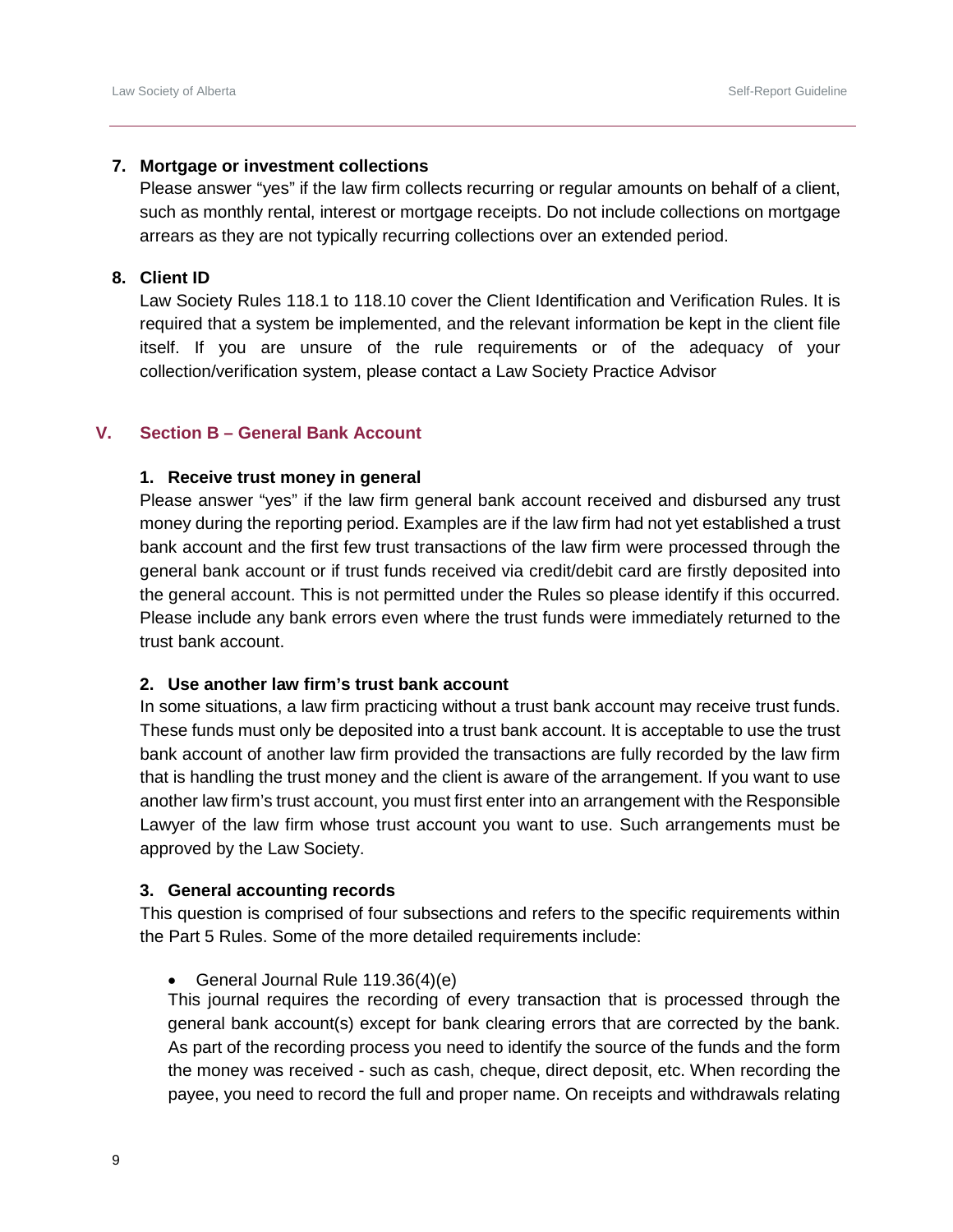to client files, the client and/or file number must be recorded. If funds are receipted (such as for cash), please record that receipt number or if received by electronic transfer, bank confirmation number, which is usually 14 to 18 digits. Lastly, a continual running balance must be maintained, not just at month end.

• Billing Journal Rule 119.36(4)(f)

The objective of this journal is to record, in chronological order, all the fees and charges made to the clients and must include the client name, date of the statement of account and the amount billed.

• Fees and Disbursements Receivable Ledger Rule 119.36(4)(g)

Commonly called accounts receivable ledgers. This ledger is required to record the billings rendered to the client, the payments on those billings and the balance owing to the law firm. There should never be instances where the law firm owes money to the client on these ledgers. If money is owed, the funds should be immediately repaid to the client and/or transferred to the law firm trust bank account.

• Currently Maintained

The general journal, billing journal and receivables ledgers must be posted as the transactions occur as opposed to only at the end of the month.

#### <span id="page-9-0"></span>**4. Maintain source documents**

In addition to recording the general transactions in the required journals and ledgers, the law firm must retain the source documents that support the transactions. Examples include bank statements, deposit books and/or slips and negotiated cheques. Typically, the negotiated cheques are in the form of cheque images – both front and back of the cheque images must be printed and maintained.

#### <span id="page-9-1"></span>**5. Endorsing general cheques**

It is not permissible to "sign over" to a third party a cheque that the law firm receives that should have been deposited into the law firm general bank account. If a mistake is made regarding the payee name, either return the cheque or deposit the cheque into the general bank account and then issue a general cheque to the proper payee.

#### <span id="page-9-2"></span>**6. Reconcile general monthly**

It is a requirement Under Rule 119.40, that all general bank accounts of the law firm be reconciled each and every month by the following month-end. This entails reconciling the bank balance of the general account(s) to the running balance at month-end of the general journal.

#### <span id="page-9-3"></span>**7. General cheques not honoured**

Please answer "yes" to any instances in the reporting period where the law firm issued a general cheque or other type of payment that could not be negotiated by the recipient due to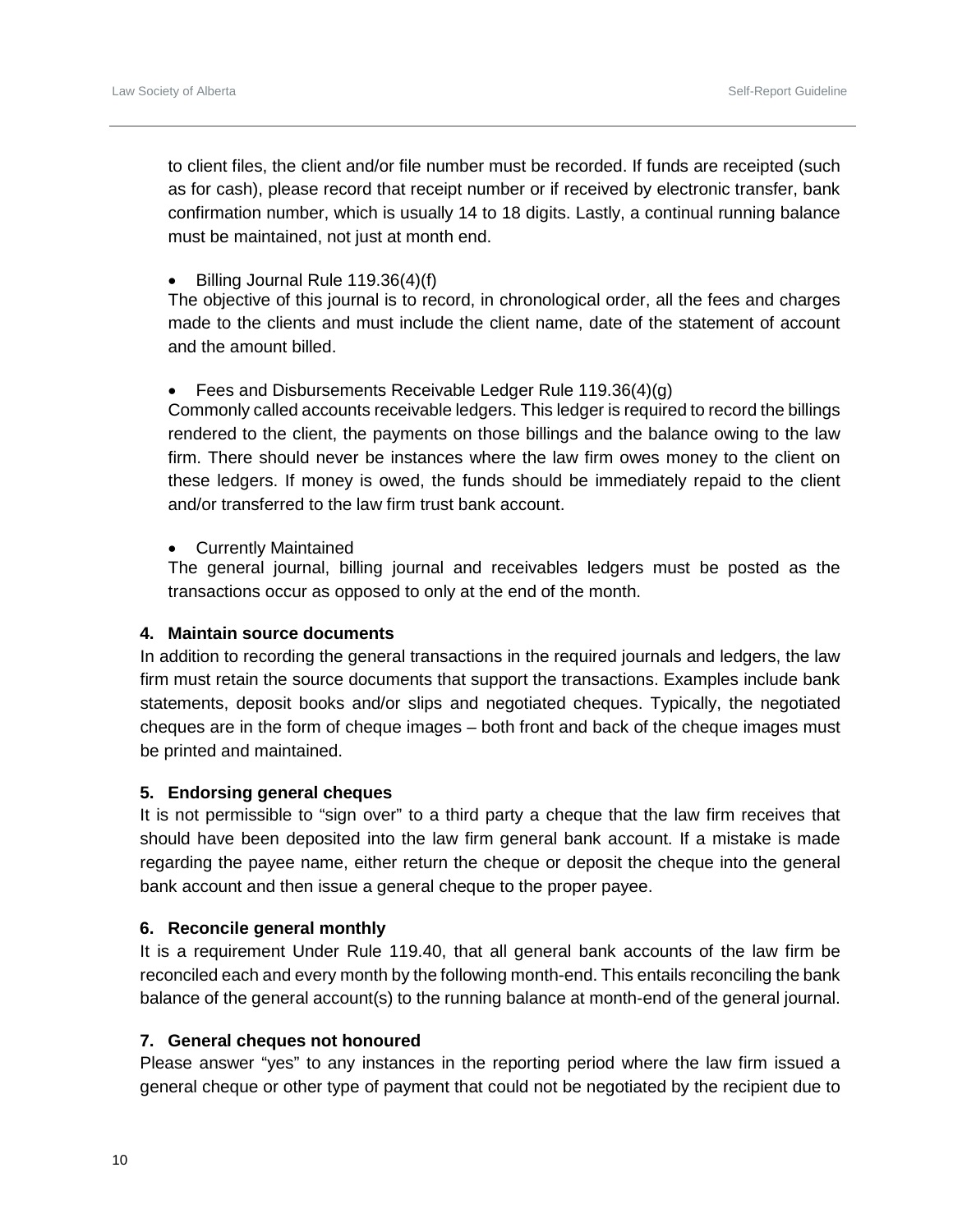insufficient funds in the general bank account. Also, include details on how the issue was resolved, such as a deposit made using a personal loan/contribution, etc.

## <span id="page-10-0"></span>**8. Receive cash (trust or general)**

It is permissible for law firms to receive cash for deposit into the general or trust accounts. However, if the cumulative amount of cash received is \$7,500 or more for any matter or transaction, the cash can only be accepted by the law firm if it relates to one of the "exempted" purposes.

The exempted purposes are listed under Rule 119.38(5)(a) to (d) and receiving cash for fees and disbursement is one of the permitted "exceptions." Please identity, if any, the number of instances where cash of \$7,500 or more in aggregate was received for any file or matter. Additionally, provide full details on all instances where cash of \$7,500 or more in aggregate was received for any file or matter which did not meet one of the exemption categories. If in doubt about receiving cash that is \$7,500 or more, please contact a Practice Advisor.

## <span id="page-10-1"></span>**9. Separate receipt book for cash**

As per Rule 119.39(1), a separate duplicate receipt book is required for recording all cash transactions received. This receipt book must not contain any non-cash receipts and separate receipt books for trust and general cash receipts are not needed. However, if trust and general cash receipts are combined, then you must ensure that there is a clear distinction as to which account the cash receipt was deposited into. The receipt book can be computer generated provided the receipts are signed by the appropriate parties, a copy is given to the party bringing the cash and all receipts are filed together.

#### <span id="page-10-2"></span>**10. Any cash refunds to clients**

If a law firm receives a trust or general cash receipt that is \$7500 or more for fees and disbursements and subsequently refunds all or part of it, any refund of \$1,000 or more must be in the form of cash. Please refer to Rule 119.38(5)(d).

#### <span id="page-10-3"></span>**11. Bill rendered for work performed**

Funds received from a client of the law firm cannot be deposited into the general bank account unless a statement of account has been rendered. This applies equally to funds received directly from the client for the payment of an account or a transfer/payment from the law firm trust bank account. Additionally, the legal services on the statement of account had to have been performed. It is not acceptable to bill for future services. There might be instances of where client funds received do not pertain to legal services and do not require a statement of account (e.g. a loan from a client). Please contact the Trust Safety department if you are in doubt about a transaction.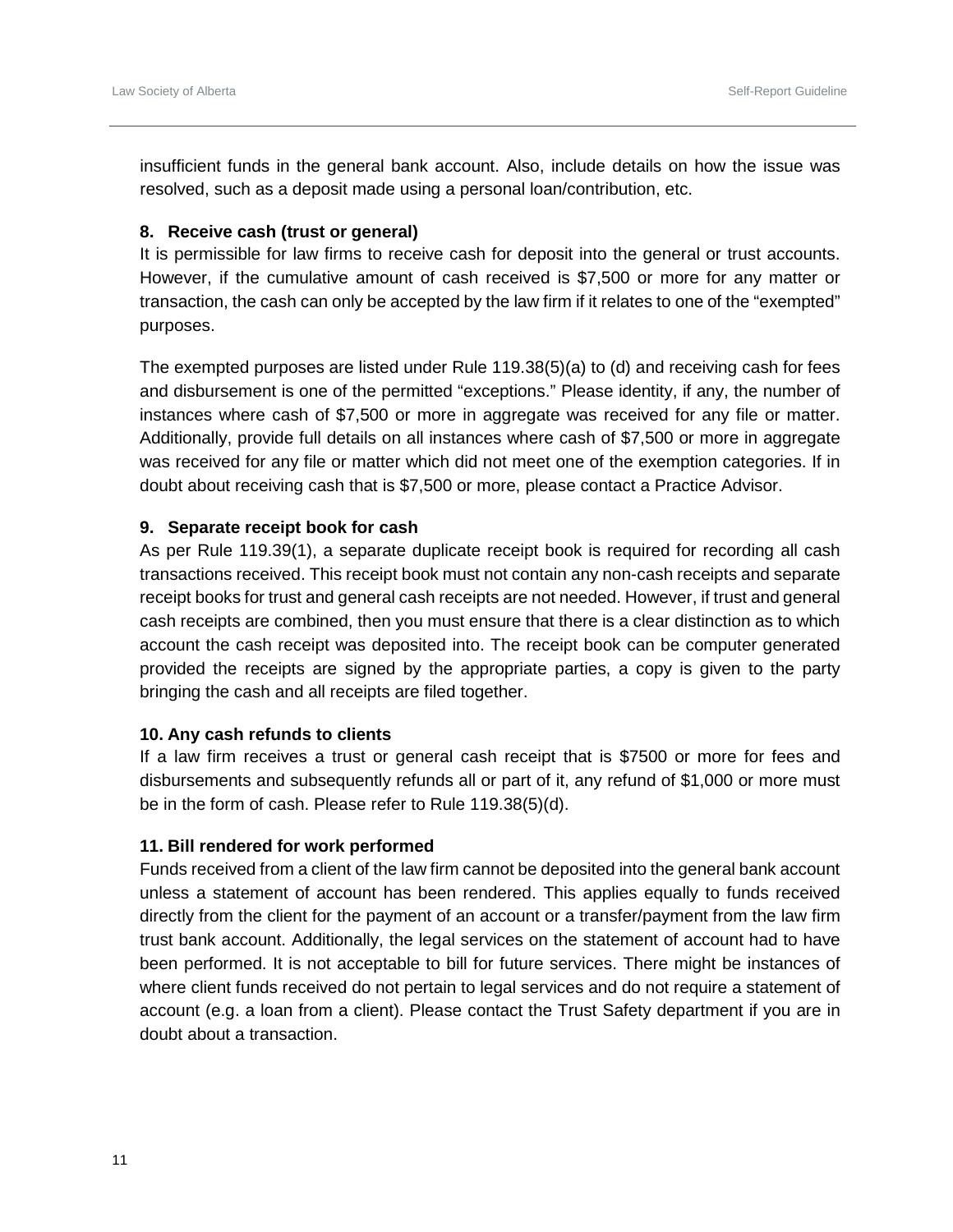#### <span id="page-11-0"></span>**12. Monthly review of Accounts Receivable**

To prevent situations where statements of accounts were not generated and/or client funds deposited into the general account in error, it is highly recommended that the accounts receivable listing be reviewed monthly. If there are "negative" accounts receivable balances, these must be investigated and corrected immediately. To ensure appropriate action is taken, a hard copy should be printed and retained.

## <span id="page-11-1"></span>**13. Fees earned deposited into the general bank account**

All fees earned by a law firm must be deposited into the law firm general bank account. It is not permissible to deposit the funds into a personal or other bank account of the lawyer even though the funds may eventually be paid into those accounts.

## <span id="page-11-2"></span>**14. Reliance on one client**

Some law firms may have a significant portion of their law practice dedicated to one client or one client group. Please indicate if one client/client group generates 20 per cent or more of your annual law firm billings.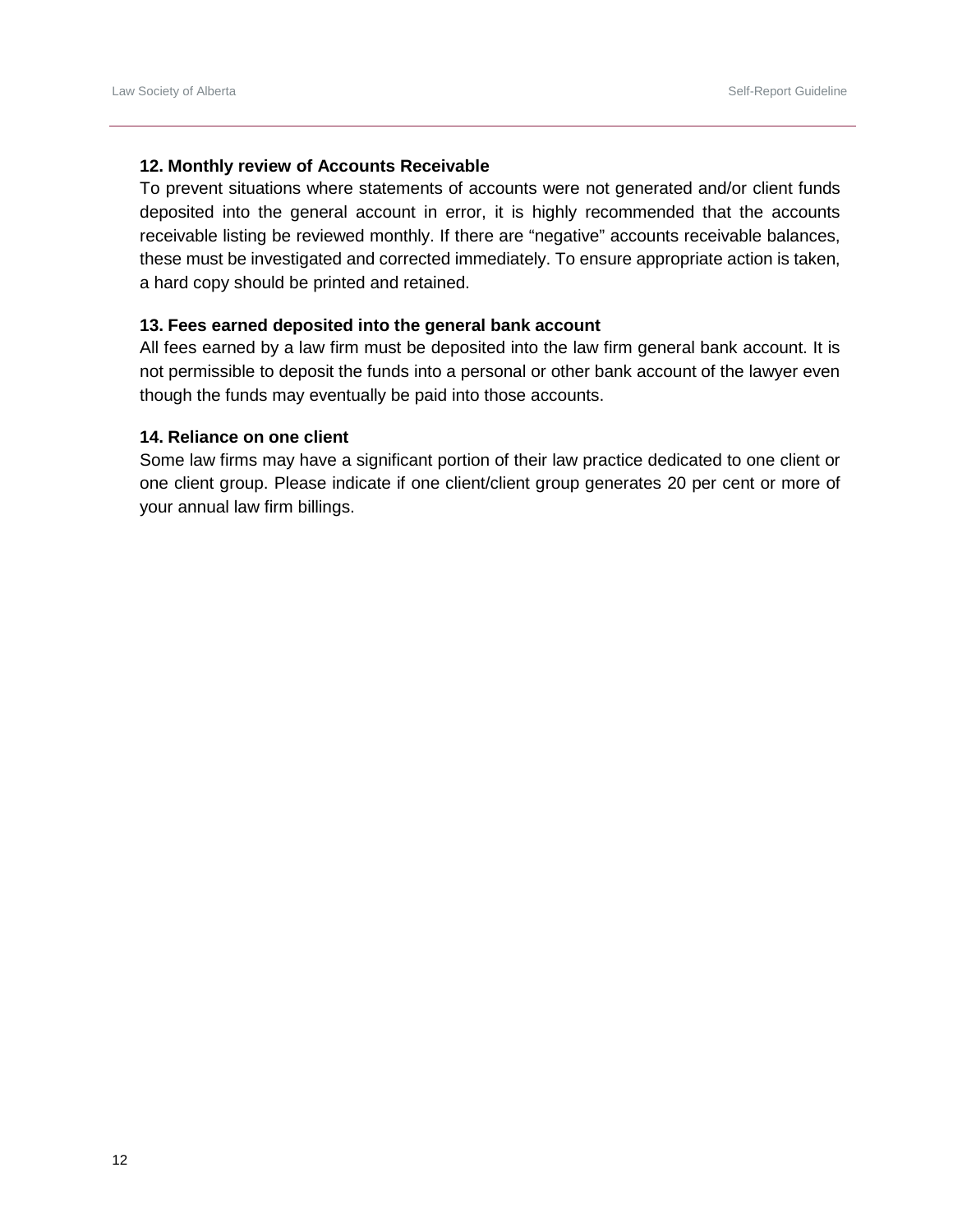## <span id="page-12-0"></span>**VI. Section C – Trust Bank Account**

To be completed by all law firms that operate a trust account.

## <span id="page-12-1"></span>**1. CDIC compliance**

Please refer to Rule 119.32. For law firm pooled trust accounts, this coverage extends to each client of the law firm provided the law firm remits annually to its financial institution proof that they are acting as a trustee. Proof consists of submitting a list of monies held per client (identified by number not name or per file) as of April 30 by May 31 to each financial institution where they operate a trust bank account. It does not matter if your trust bank balance does not exceed \$100,000 as at April 30, the objective is to prove that the law firm trust account is comprised of multiple clients. Alberta Credit Unions and the Alberta Treasury Branches are not eligible for CDIC coverage, but instead are guaranteed by the Province of Alberta.

## <span id="page-12-2"></span>**2. Interest earned to Alberta Law Foundation**

When a lawyer or law firm opens a pooled trust account at an approved depository and designating it in the name of the law firm, the Legal Profession Act Section 126(1) and the Law society of Alberta Rule 119.16(3) require that the lawyer provide a direction to the financial institution instructing it to pay the interest on the account to the Alberta Law Foundation. As part of the Law Society's trust compliance audit, it reviews whether the lawyer or law firm has provided this direction to the financial institution. By providing the appropriate direction to your financial institution, you can ensure compliance with the Act and Rules, and also support the Alberta Law Foundation in its efforts to increase access to justice in Alberta.

#### <span id="page-12-3"></span>**3. Retention of books and records**

Rule 119.37(1) requires a law firm to maintain the most recent two years of financial records at its principal place of practice in Alberta. For example, a law firm with a December 31, 2012 year-end would maintain its 2011 and 2012 records on-site.

#### <span id="page-12-4"></span>**4. Trust accounting records**

This question is comprised of four subsections and refers to the specific requirements within the Part 5 Rules. Some of the more detailed requirements include:

• Trust Journal Rule 119.36(4)(a)

This journal requires the recording of every transaction that is processed through the trust bank account except for bank clearing errors that are corrected by the bank. As part of the recording process you need to identify the source of the funds and the form the money was received in such as cash, cheque, direct deposit, etc. When recording the payee, you need to record the full and proper name. The client name and/or file number must be recorded for all transactions. If funds are receipted, such as for cash, please record that receipt number. If received electronically, then record the bank confirmation number.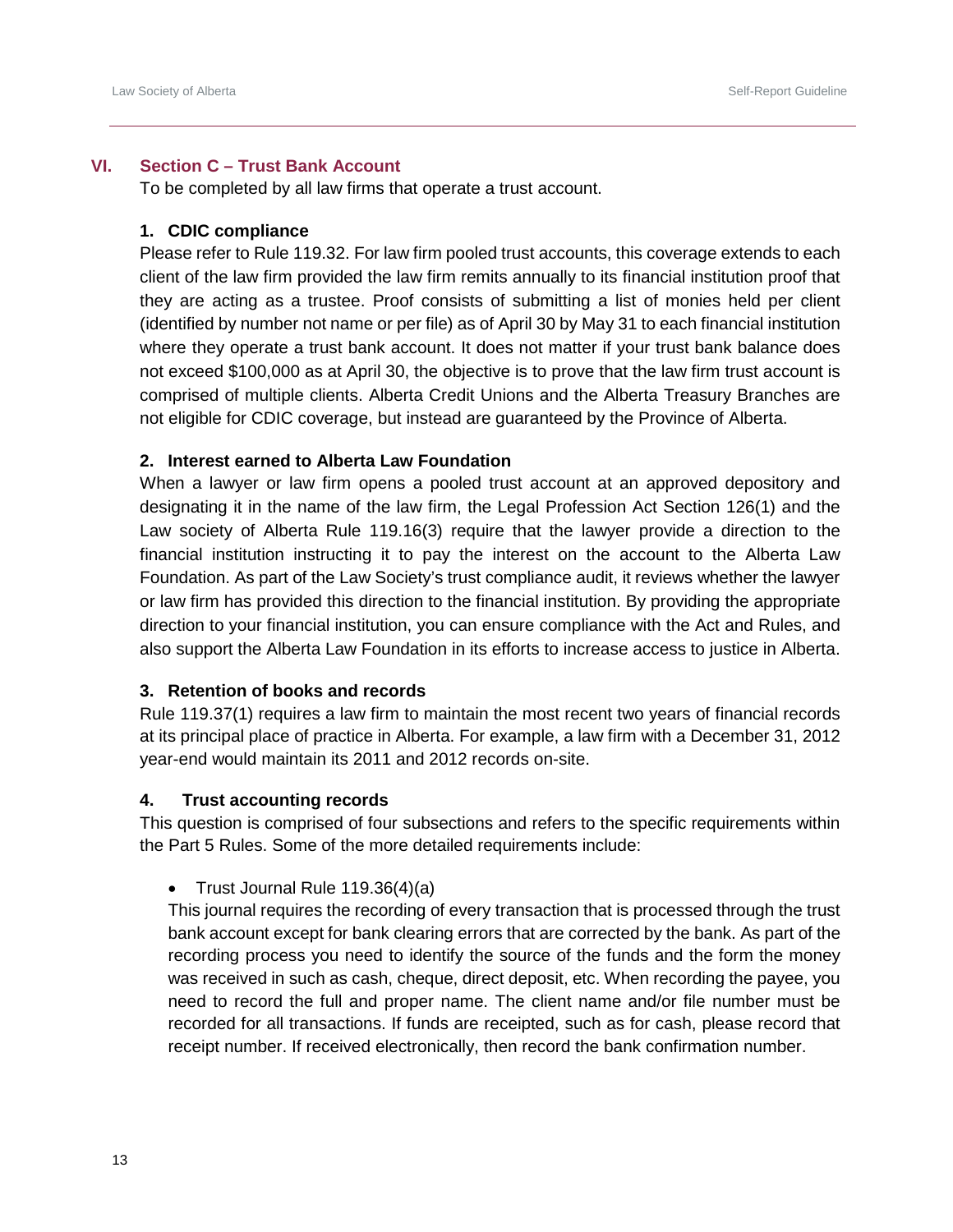For transfers of funds between client files (or different client matters) you need to record both the file name and file number for both the source and destination of the funds. Lastly, a continual running balance must be maintained, not just at month-end.

• Trust Ledger Rule 119.36(4)(b)

The objective of this ledger is to record all transactions made for each client matter. You cannot combine multiple client matters onto one trust ledger card. To ensure that each client matter is separately recorded, the trust ledger must show the client name, matter description and file number. Additionally, for each withdrawal and receipt you must include a brief description of the transaction. It is not sufficient to state "paid as per client direction", as withdrawals and receipts must relate to the legal matter the firm is acting upon.

• Trust transfer journal Rule 119.36(4)(c)

This journal records the transfers between client trust ledgers. In a manual system, it is acceptable to keep copies of the transfer authorization documents as your journal provided they are all maintained together, in date order and represent a complete file of all transfers. This journal does not apply to transfers between trust bank accounts on the same file nor from the pooled trust accounts to the general account for fees and disbursements.

• Currently maintained The trust journal, trust ledgers and trust transfer journal must be posted as each transaction occurs.

## <span id="page-13-0"></span>**5. Pooled trust bank accounts**

Please check off all queries that apply to your circumstances. Typically, the negotiated cheques are in the form of cheque images – both front and back of the cheque images must be printed.

#### <span id="page-13-1"></span>**6. Separate interest-bearing trust bank accounts**

Please check off all that apply to your circumstances. Please note that stocks, bonds, and/or mutual funds are NOT acceptable forms of investment for client trust funds held in the name of the law firm for the client.

#### <span id="page-13-2"></span>**7. Interest on separate interest-bearing accounts**

Interest earned on the client separate interest-bearing accounts must be recorded in the month that the law firm was advised of the amount earned. It is not necessary to calculate an accrued interest amount such as posting interest each month on a one-year interest bearing investment if the interest is only paid upon maturity.

## <span id="page-13-3"></span>**8. Payments made from separate interest-bearing accounts**

Withdrawals from a separate interest-bearing trust account must first be transferred to a pooled trust account and then it can be disbursed to the appropriate party. Please disclose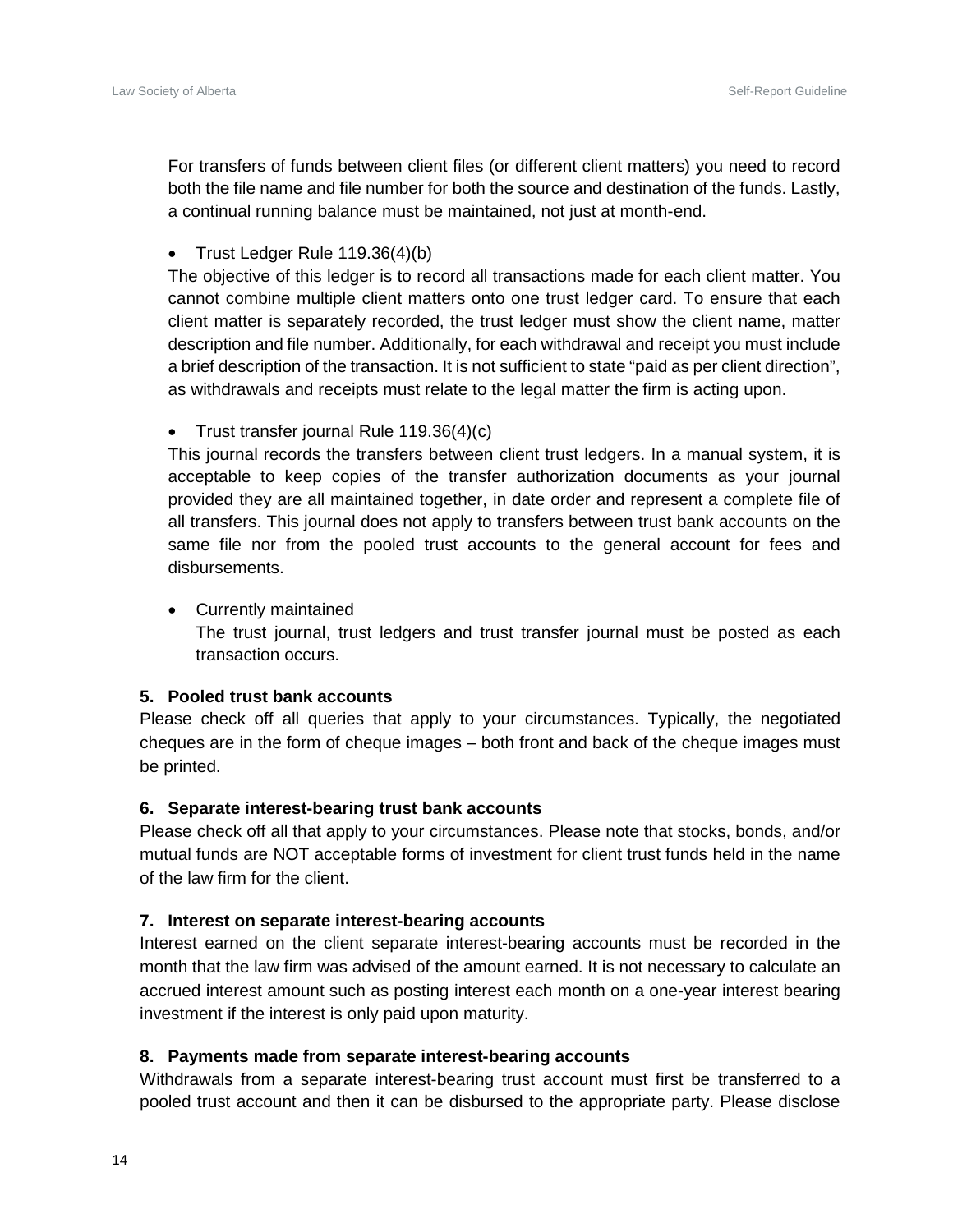any instances where payments were made directly to third parties and/or clients from the separate interest-bearing accounts.

#### <span id="page-14-0"></span>**9. Source documents**

Please check off all queries that apply to your circumstances. Typically, the negotiated cheques are in the form of cheque images – both front and back of the cheque images must be maintained.

#### <span id="page-14-1"></span>**10. Law firm money in trust**

It is permissible for law firms to maintain up to \$500 of law firm money in each trust bank account as per Rule 119.19(4)(d). These funds can be used to offset trust shortages, bank service charges, etc. These law firm trust funds would be in addition to any legal transactions that lawyers within a law firm would use the trust account for. For the latter transactions, the funds must be paid out when the transaction has been completed and cannot remain in the trust bank account and used as the lawyer sees fit.

## <span id="page-14-2"></span>**11. Depositing of trust funds**

As per Rule 119.19(1), trust funds are to be deposited on or before the next banking to a pooled trust account. This means that trust funds received on a Monday must be deposited no later than the end of Tuesday (providing there is no banking holiday). However, depositing trust funds the same day as they are received is strongly recommended and, in any event, trust withdrawals relating to those trust funds cannot be made until the funds have been deposited. If your bank is open on Saturdays and Sundays, there is no expectation that the funds be deposited on those days to comply with the 2 banking days rule.

As per Rule 119.44(1)(a), trust funds are to be deposited within 2 banking days to a pooled trust account for credit and debit card transitions.

## <span id="page-14-3"></span>**12. Prohibition of Use of Trust Account**

It is not permissible to receive and disburse funds on behalf of clients if those transactions do not relate to the legal services the law firm was retained to perform. It is not acceptable to act as a conduit for banking services for your client. Please refer to Rule 119.17 or contact a Practice Advisor if in doubt.

#### <span id="page-14-4"></span>**13. Endorsement of trust cheques received**

Section 14(3) of the Condominium Property Act requires a developer or prescribed "trustee" to hold in trust all money, other than rents or security deposits, paid by the purchaser of a unit up to the time that the certificate of title to the unit is issued in the name of the purchaser in accordance with the purchase agreement. Par1.2 of the Condominium Property Regulations defines "trustee" as a lawyer who is an active member of the Law Society of Alberta, or a law firm whose partners are active members. These lawyers must also be approved to operate a trust account under the Legal Profession Act.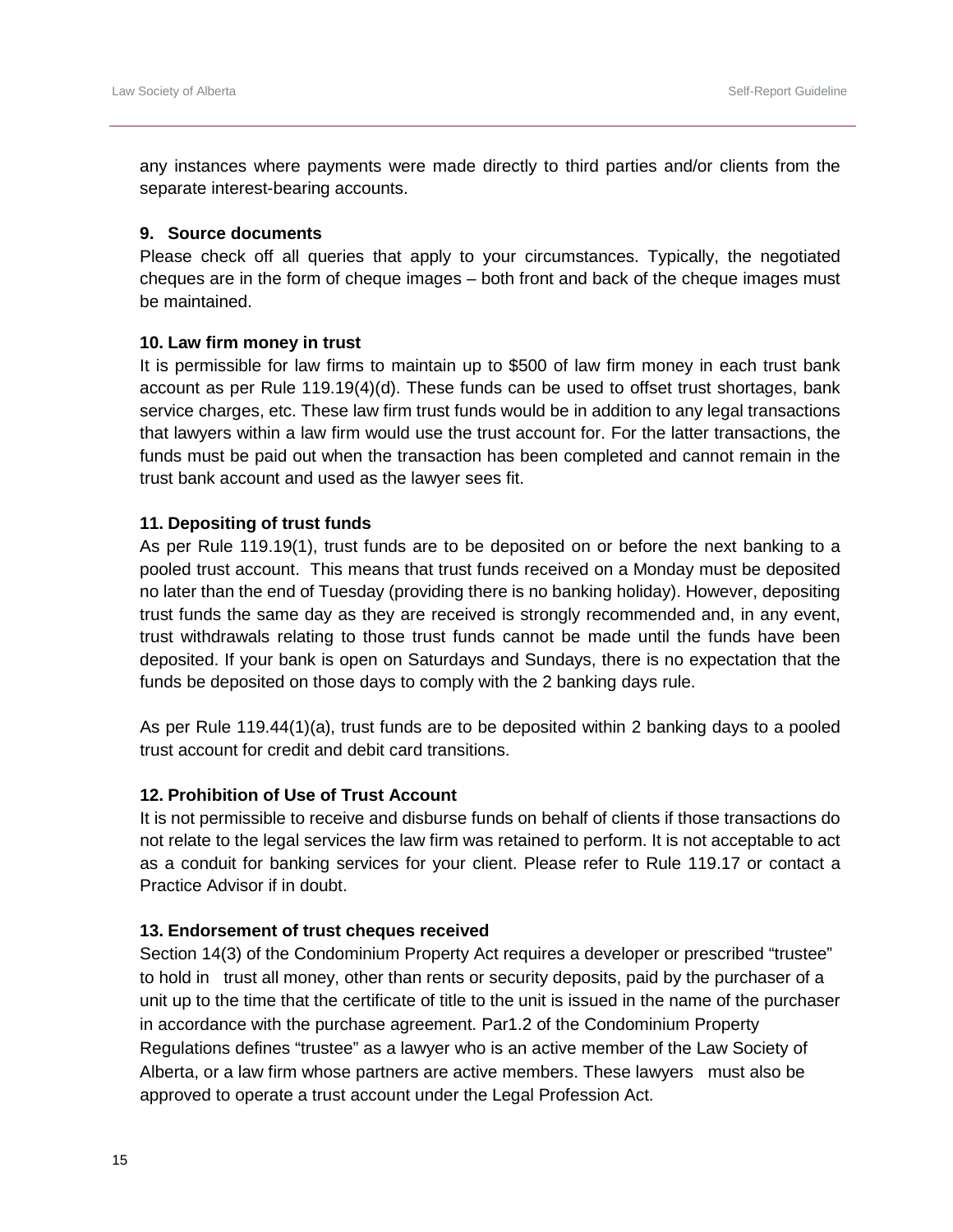## <span id="page-15-0"></span>**14. Condominium Deposits**

Section 14(3) of the Condominium Property Act requires a developer or prescribed "trustee" to hold in trust all money, other than rents or security deposits, paid by the purchaser of a unit up to the time that the certificate of title to the unit is issued in the name of the purchaser in accordance with the purchase agreement. Par1.2 of the Condominium Property Regulations defines "trustee" as a lawyer who is an active member of the Law Society of Alberta, or a law firm whose partners are active members. These lawyers must also be approved to operate a trust account under the Legal Profession Act.

#### <span id="page-15-1"></span>**15. Insolvent Lawyer approving trust payments**

Rule 119.34(1) identifies various situations where a lawyer is required to notify the Law Society of their financial situation. If any of the lawyers within the law firm fall into one of the categories, please list the lawyers involved when they have signing authority on a trust account.

#### <span id="page-15-2"></span>**16. Sole signing authority**

Only lawyers of the law firm may approve trust withdrawals and transfers as per Rule 119.21(1). If the law firm has granted sole signing authority to any individual within the law firm who is not an active practising lawyer in Alberta, please list those individuals and related position within the law firm.

#### <span id="page-15-3"></span>**17. Handling trust funds for another law firm**

In some situations, law firms who do not operate a trust bank account may come into possession of trust funds. It is permissible for another law firm to process those transactions provided the law firm records all receipts and withdrawals on their books and records. Please list the law firm involved and if any of the lawyers at that firm have signing authority on your law firm trust account.

#### <span id="page-15-4"></span>**18. Approval of trust payments**

As per Rule 119.21(1), all payments from the law firm trust bank account must be approved by a lawyer of the law firm and more specifically a lawyer of the firm who is an active lawyer in Alberta. If another lawyer in Alberta approved payments, please provide details such as the name of the lawyer, period covered, etc. You must have prior approval from the Law Society to allow a lawyer who is not part of the law firm to approve trust payments.

#### <span id="page-15-5"></span>**19. Electronic withdrawals**

Rules 119.23 and 119.42 permit payments from trust account(s) to be made electronically provided certain conditions are followed. The [Electronic Banking Withdrawal Form](https://dvbat5idxh7ib.cloudfront.net/wp-content/uploads/2017/01/29220044/form_5-ts_withdrawal_electronic.pdf) on the Law Society website guides these electronic payments. Please list any payments made by the law firm which were not in accordance with the rules and forms.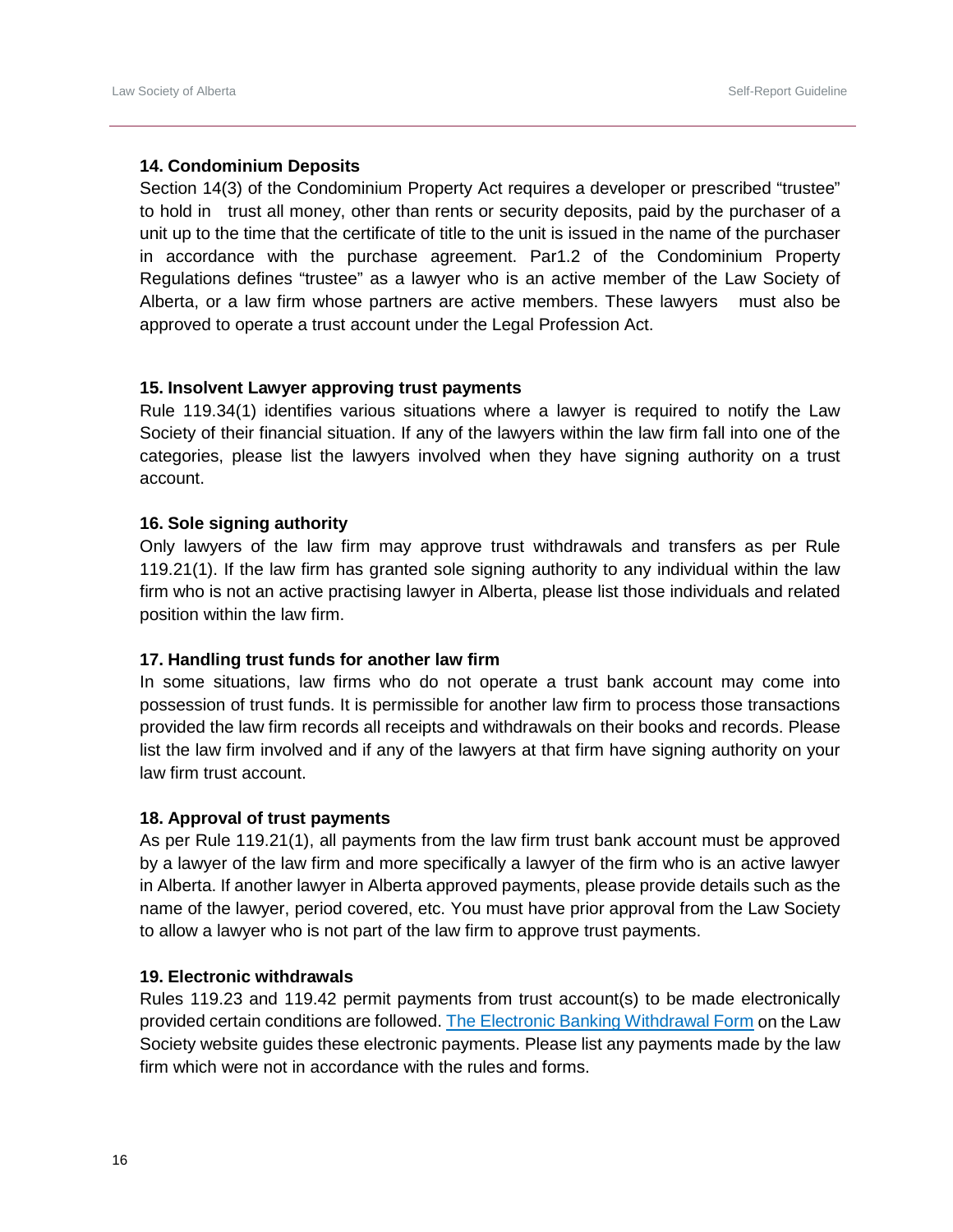## <span id="page-16-0"></span>**20. Uncashed Trust Cheques**

Uncashed trust cheques may indicate that the payee did not receive the cheque or has not negotiated the cheque. If these cheques are still uncashed after one year, they must be followed up on. After some effort by the law firm, if the client cannot be located the law firm should remit the funds to the Law Society as undisbursable trust funds. Please refer to Rule 119.27 and be advised that the Law Society cannot accept the funds unless they have been held for at least two years by the law firm.

## <span id="page-16-1"></span>**21. Trust Cheques Payable to Cash or Bearer**

It is not permissible to issue a trust cheque payable to "cash" or "bearer" unless the cheque pertains to returning cash to a client under Rule 119.38(5)(d). Please list all trust cheques made payable to cash or bearer, including those permitted under 119.38(5)(d).

## <span id="page-16-2"></span>**22. No overdrawn client accounts**

Trust payments made on behalf of a client can only be made if there are sufficient funds to the credit of the client in the trust bank account. This restriction applies to the client funds in each trust bank account. For example, a law firm cannot issue a trust cheque for a client on a law firm Royal Bank trust account if the funds reside in a law firm CIBC trust bank account. Please refer to Rules 119.21(2)(e) and 119.24(1).

#### <span id="page-16-3"></span>**23. Trust shortages that were uncorrected for more than seven days**

This reinforces the situation where shortages are to be reported to the Law Society under Rule 119.24(3). If the law firm fails to report any shortages that were not corrected for more than seven days please provide details in the space provided.

#### <span id="page-16-4"></span>**24. Trust shortages that exceed \$2,500**

This reinforces the situation where shortages are to be reported to the Law Society under Rule 119.24(3). If the law firm fails to report any shortages that exceeded \$2,500 please provide details in the space provided.

#### <span id="page-16-5"></span>**25. Trust cheques not honoured**

A trust withdrawal can only be made if there are sufficient funds on the client's ledger and sufficient funds in the trust bank account. Refer to Rule 119.21(2)(e) and (f).

# <span id="page-16-6"></span>**26. Preparation of monthly trust reconciliations**

The monthly trust reconciliation is a key control within a law firm that ensure client trust funds are properly recorded and maintained. Please list all staff members who are responsible for the preparation of these reconciliations. This is separate and distinct from who is responsible for reviewing the accuracy of the reconciliations.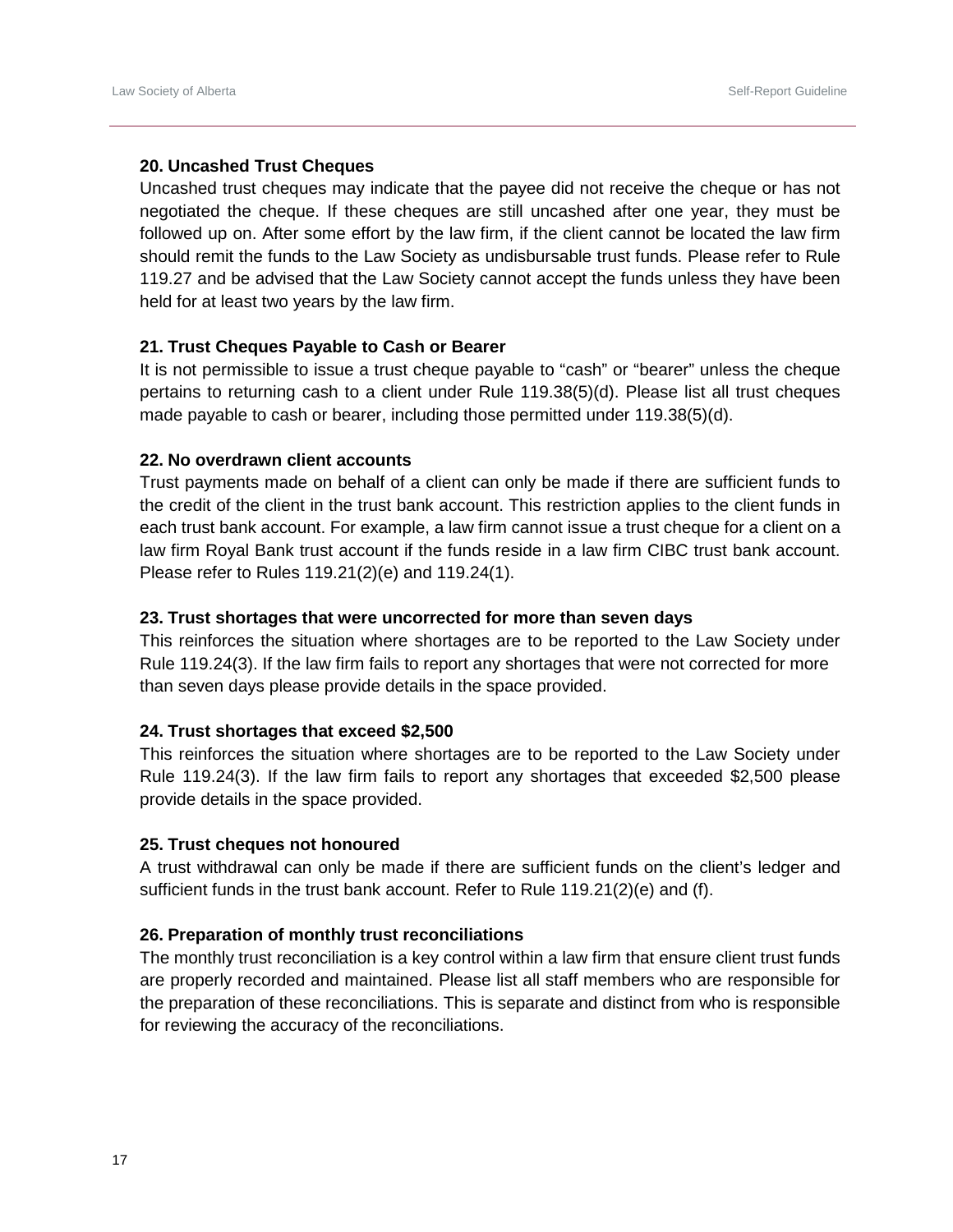#### <span id="page-17-0"></span>**27. Retention of monthly trust reconciliations**

You must keep the most recent two years of trust reconciliations (and other books and records) on site at the firm's principal place of practice as per Rule 119.37(1)(b). In addition, you must maintain your books and records for the current year and the preceding 10-year period as per Rule 119.37(1)(e).

#### <span id="page-17-1"></span>**28. Monthly trust reconciliation comparison**

As stated above, the trust reconciliation is a key control and it is imperative that the reconciliation be reviewed for accuracy on a monthly basis. The objective of the reconciliation is to compare trust assets (as represented by the amounts in the pooled and separate interestbearing trust bank accounts) to the trust liabilities (represented by the sum of the individual client trust ledgers) prepared separately for each bank account. Although not required within the Rules, a good control feature is for the lawyer who reviews the reconciliation to sign and date the reconciliation as evidence that the review has occurred.

## <span id="page-17-2"></span>**29. Components of monthly trust reconciliations**

Please refer to Rule 119.36(4)(d) for the specific components of the reconciliation. In summary, a typical reconciliation is comprised of:

- Bank statement balance.
- Add outstanding receipts (not yet deposited).
- Deduct outstanding cheques (not yet cashed) noting cheque date, cheque number, payee and amount.
- Other adjustments which are fully itemized and explained in detail.
- Detailed client trust listing. Comparison of the ending reconciled bank balance to total of the client trust listing.

#### <span id="page-17-3"></span>**30. Trust bank statement review**

Although not a specific requirement under the Part 5 Rules, it is good practice to review the trust bank statements every month as part of the review of the trust reconciliations. This would help to identify unusual or unapproved transactions.

#### <span id="page-17-4"></span>**31. Review of client trust listing**

The client trust listing identifies the amount held by the law firm for each client at month-end. This listing must be reviewed at least once a month and this is normally done in conjunction with the review of the trust reconciliations. This review will help to ensure no client ledgers are overdrawn (in a shortage position) and to identify any files where the trust funds have been residing for long periods of time. These potentially inactive files should be reviewed to determine if the matter is still ongoing and if not, then the funds should be paid out to the appropriate party. In cases where the funds cannot be paid out as the client/payee cannot be located, the funds might be payable to the Law Society as undisbursable trust funds under Rule 119.27. Undisbursable amounts less than \$50 can be reported on one form to a maximum of 10, while all amounts greater than \$50 each require a separate form.